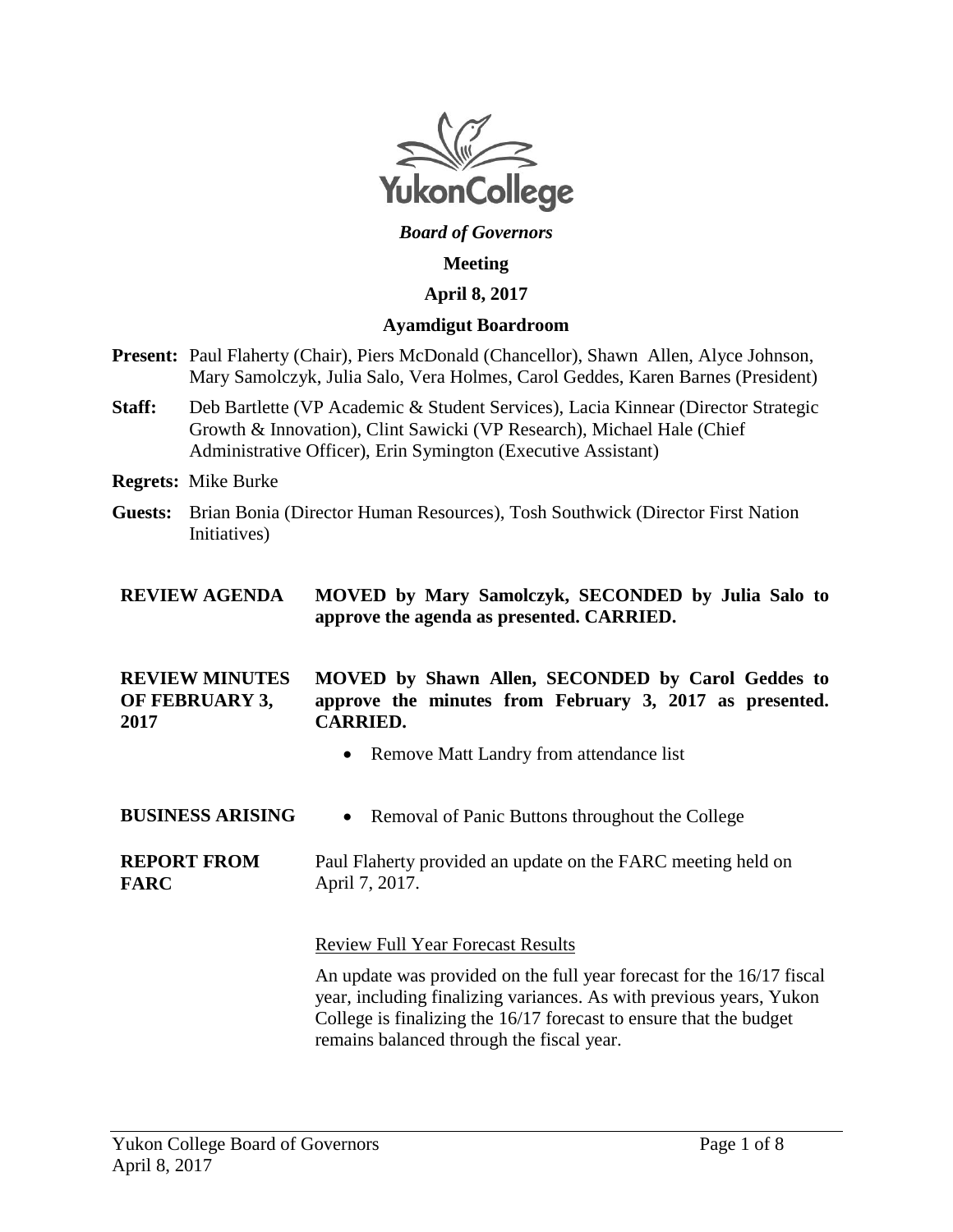This year's forecast includes reallocations to account for overages in severance and unexpected expenses related to Learning Commons furniture.

# Monitoring of Board Budget

The preliminary board budget results up to and including December 31, 2016 were provided for review.

## Approve Board Budget for 2017- 2018

The draft board budget for 2017-18 was provided for review. The 2017-18 budget is \$56,057.

**MOVED by Julia Salo, SECONDED by Alyce Johnson that the Board of Governors approves the board budget for 2017-18 with a net expenditure budget of \$56,057 as presented. CARRIED.**

## Review Cash Flow Statement

A draft cash flow statement for July 2016 to December 2016 with comparatives to the prior year was provided in the meeting package for review. The College is in a healthy position.

## Approve College Budget for 2017-2018

The draft budget for 2017-18 was provided for review. The 2017-18 budget has a projected operational surplus/deficit of \$0.

**MOVED by Vera Holmes, SECONDED by Julia Salo that the Board of Governors approves the 2017-18 draft budget as presented with potential adjustments being made for additional third party revenue / expenses confirmed at a later date. CARRIED.**

## Pension Administration Manual Review

The pension administration manual is reviewed annually by finance and HR staff and must be reviewed annually by FARC. The manual was reviewed by HR and Finance and no changes are being made.

Review Policy BOG-09 Financial Accountability & Risk Management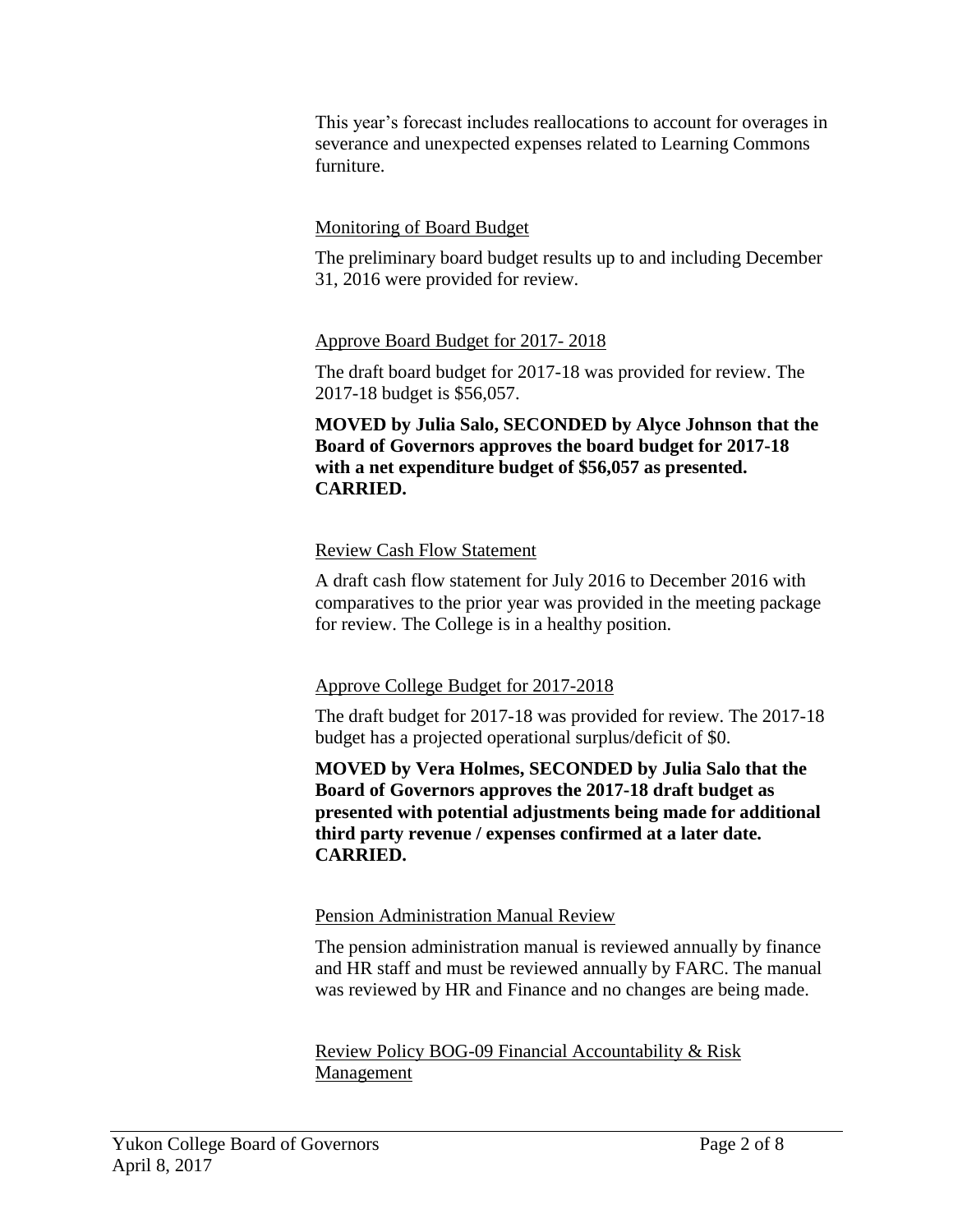Policy BOG-09 Financial Accountability & Risk Management was reviewed at the FARC meeting. FARC had no objections to the recommended changes by the Governance Committee. The Policy will go back the Governance Committee for agreement and recommendation to the Board.

## University Budget

A draft multi-year budget for University Transition was reviewed at the FARC meeting.

Yukon College staff are developing a multi-year budget for University Transition, in anticipation of seeking funding from Yukon Government. YG has asked the college to present a multiyear budget, as part of the government's long term planning for transition to a university. The draft budget will come back to FARC for approval.

## Risk Assessment

Risk assessment is a standing item on the FARC agenda.

A risk assessment was conducted on whether or not to significantly increase the number of international students on campus through the development of post-degree diploma options geared specifically towards international students.

## Update on Collective Bargaining

An update on the Collective Agreement was provided at the meeting. On February 23, 2017 the Board of Governors voted to accept the three-year Collective Agreement between Yukon College and the Public Sector Alliance of Canada as negotiated. It is now with the Union for approval.

• The ratification vote is tentatively scheduled for Thursday April 13th, 2017

## **Action Item:**

Executive Assistant to organze a FARC meeting in May

Vera Holmes provided an update on the Governance Committee meeting held on April 7, 2017.

1) Board Evaluation Tools – Interim Evaluation

**GOVERNANCE COMMITTEE REPORT**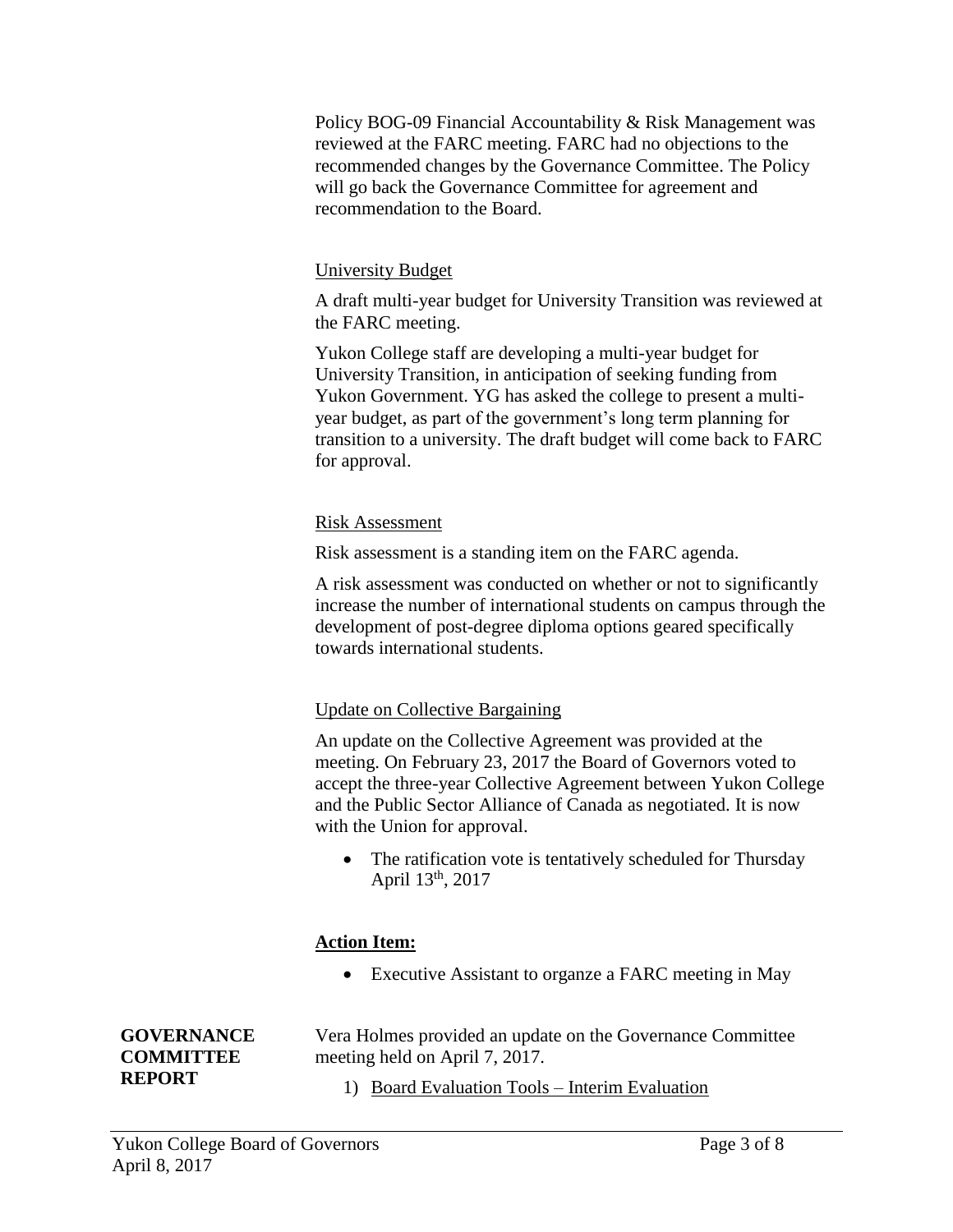The Interim Evaluation Tool was brought forward to the Board for approval. The evaluation will be used beginning in December of 2017.

# **MOVED by Julia Salo SECONDED by Carol Geddes to approve the Interim Evaluation Tool as presented. CARRIED.**

# **2)** Revised BOG-07 Monitoring Presidents Performance

The revised Policy BOG-07 Monitoring of Presidents Performance was brought forward to the Board for approval.

## **MOVED by Shawn Allen SECONDED by Alyce Johnson to approve Policy BOG-07 Monitoring President's Performance as presented. CARRIED.**

## 3) Review of Policy BOG-10 Community Campus Committee Relationship

Policy BOG-10 Community Campus Committee Relationship was brought forward to the Governance Committee for review. Tosh Southwick will be providing a CCC Update at the Board meeting.

## 4) Review of Policy BOG-16 Board Relationships with Governing Councils

Policy BOG-16 Board Relationships with Governing Councils was brought forward to the Governance Committee for review. There were no recommended changes to this Policy at this time.

# 5) Review Board Section of New Legislation

The Board of Governors section of the Yukon College Act was brought forward to the Governance Committee for review. Lacia attended the meeting to discuss different examples of University Acts and the organization of different Board memberships.

## **OH&S REPORT** The February 2017 and year to date statistics on OH&S were presented to the Board by Brian Bonia and were provided in the April board package.

Brian also reported on the removal of Panic buttons throughout the College.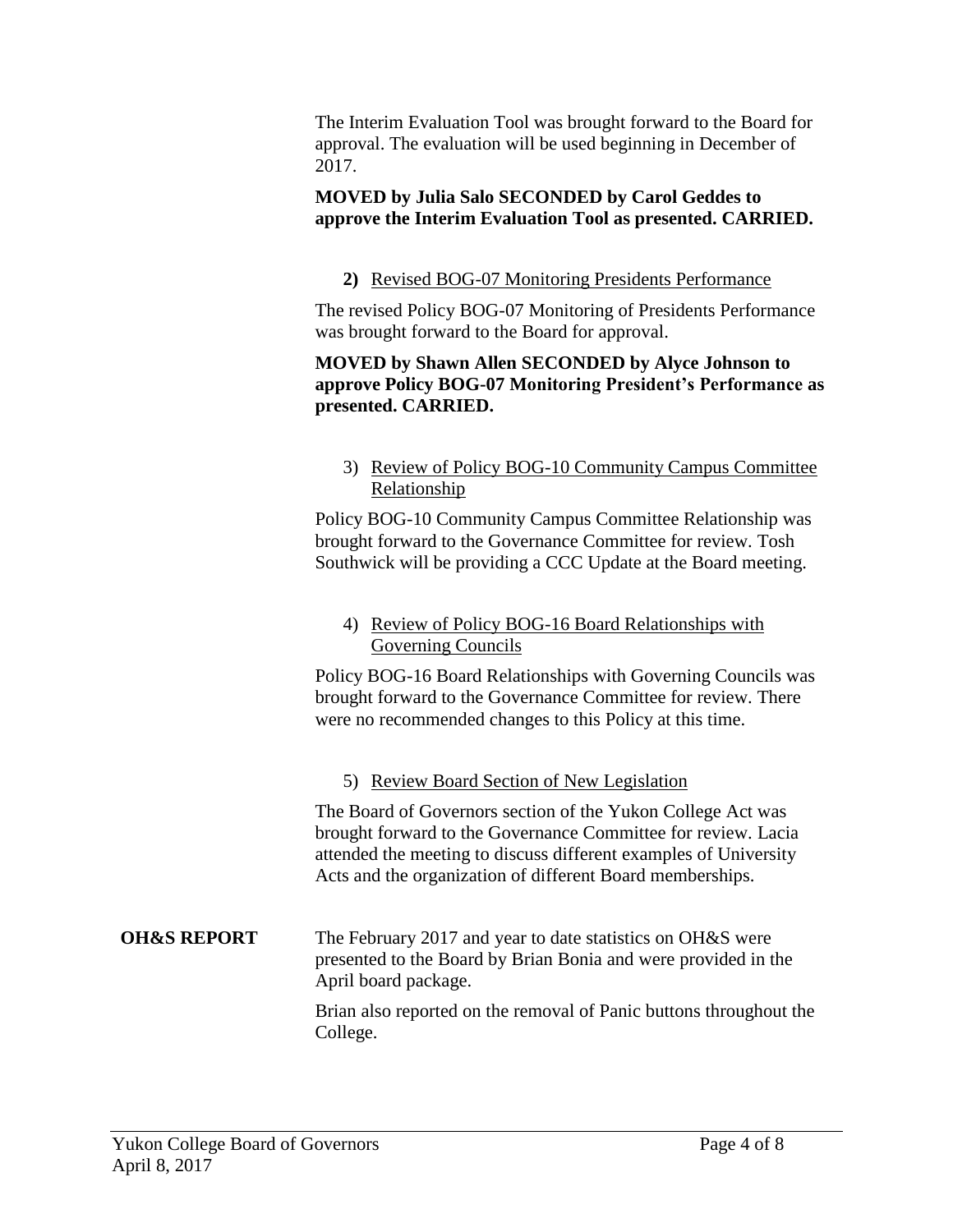| <b>CCC UPDATE</b>                                                             | Tosh Southwick attended the Board meeting to provide an update to<br>the Board on the Community Campuses.                                                                                                                                                                                                                                                                             |
|-------------------------------------------------------------------------------|---------------------------------------------------------------------------------------------------------------------------------------------------------------------------------------------------------------------------------------------------------------------------------------------------------------------------------------------------------------------------------------|
|                                                                               | Over the last 10 months the focus has been on building and<br>improving relationships with Community partners and strengthening<br>Campus services.                                                                                                                                                                                                                                   |
|                                                                               | Highlights included:                                                                                                                                                                                                                                                                                                                                                                  |
|                                                                               | A new mandate has been established for the Community<br>Campus division<br>Shelagh and Tosh have been to every community at least<br>$\bullet$<br>twice in the last year<br>Elder services on campus is proving to be very successful<br>$\bullet$                                                                                                                                    |
| <b>ACCESS TO</b><br><b>EXCELLENCE</b><br><b>PROJECT</b><br><b>INFORMATION</b> | Tosh Southwick provided an update on the Master Card Foundation<br>Access to Excellence Initiative.                                                                                                                                                                                                                                                                                   |
|                                                                               | The Master Card Foundation approached Vancouver Island<br>University and Yukon College to submit a proposal to their new<br>Canadian initiative they are calling A2E. It will be managed by<br>Rideau Hall foundation and will be a five-year commitment with the<br>possibility of extension.                                                                                        |
|                                                                               | Yukon College has submitted a proposal to Master Card and Rideau<br>Hall Foundations for 4.5 million over the next 5 years.                                                                                                                                                                                                                                                           |
| <b>CONVOCATION-</b><br><b>MAY 19, 2017</b>                                    | Executive Assistant informed the Board of the upcoming May 19th<br>Convocation and provided information regarding the keynote<br>speaker for the two ceremonies.                                                                                                                                                                                                                      |
| <b>DONATIONS TO</b><br><b>YUKON</b><br><b>FOUNDATION</b>                      | As per policy, the honoraria that Board members would receive for<br>one meeting per year will go towards the Yukon Foundation as a<br>contribution to the Board of Governors Endowment Fund, in order<br>to provide a scholarship for Yukon College students. The June<br>meeting has been selected as the meeting from which these<br>honoraria will be donated on an annual basis. |
|                                                                               | As per Policy BOG-02 (Board Member Responsibilities), if the<br>Board member is absent from the June meeting, the honorarium<br>donation will be paid to the Endowment Fund on behalf of that<br>member at the next Board meeting that the member attends, usually<br>September.                                                                                                      |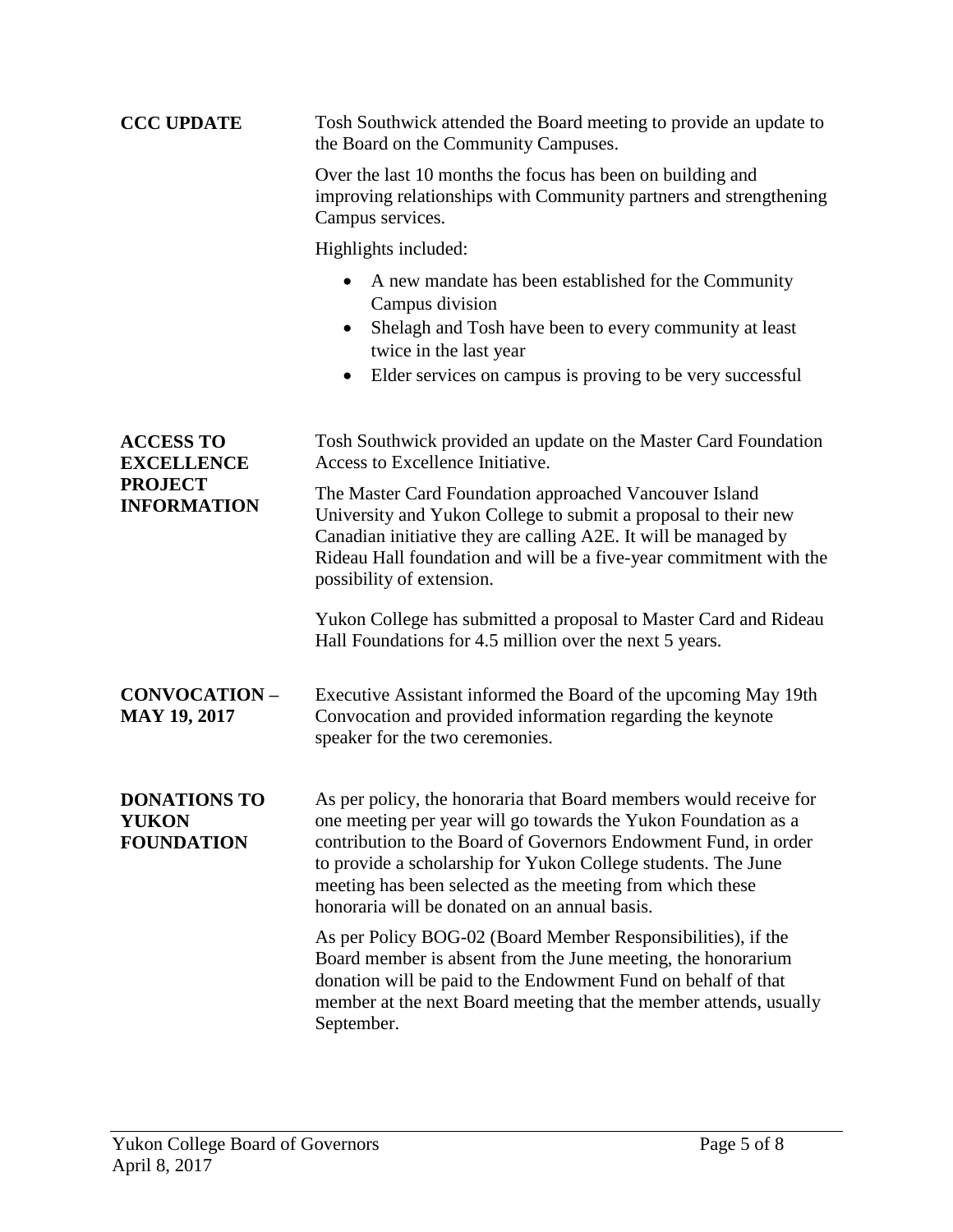| <b>UNIVERSITY</b><br><b>TRANSITION</b><br><b>UPDATE</b>   | Lacia Kinnear provided a verbal update on Yukon College's<br>transition to becoming a University.                                                                                                                                                                                                                                                                                |
|-----------------------------------------------------------|----------------------------------------------------------------------------------------------------------------------------------------------------------------------------------------------------------------------------------------------------------------------------------------------------------------------------------------------------------------------------------|
|                                                           | At this point in the transition there are a number of initiatives<br>underway involving:                                                                                                                                                                                                                                                                                         |
|                                                           | Community engagement<br>Political engagement from all government<br>Internal staff and student engagement<br>Department of education engagement<br>Other post-secondary engagement                                                                                                                                                                                               |
| <b>YUKON RESIDENT</b><br><b>ATTITUDE</b><br><b>SURVEY</b> | The Yukon Resident Attitude Survey & the Communications Plan<br>were provided in the Board package for review.                                                                                                                                                                                                                                                                   |
|                                                           | Yukon College conducted its first Attitude/Perception Survey in the<br>Yukon which measures the Yukon public's attitude and perception<br>of Yukon College. This tool is expected to provide College and<br>External Relations, as well as all levels of College management,<br>with a means for assessing our success with reaching goals related<br>to branding Yukon College. |
|                                                           | There were 500 respondents to this survey from within the Yukon,<br>in addition to approx. 170 staff respondents. The overall impression<br>of Yukon College among Residents is very good with almost nine in<br>ten (87%) rating it as 'very favourable' or 'somewhat favourable'.                                                                                              |
|                                                           | Overall the vast majority of Residents agree with the positive<br>statements evaluated about the transition of Yukon College to a<br>University. Staff were not as positive in general but still agreed<br>with most of the positive statements about Yukon University.                                                                                                          |
| <b>CCC</b><br><b>APPOINTMENTS</b>                         | As per the College Act, proposed CCC members are required to be<br>officially appointed to the CCC by the Board of Governors.                                                                                                                                                                                                                                                    |
|                                                           | There are 9 proposed appointments to the Dawson City CCC for the<br>Board to consider:                                                                                                                                                                                                                                                                                           |
|                                                           | Vera Holmes<br>Juanita Nakashima<br>Melissa Atkinson<br>Helen McCullough<br>Teresa Conkin<br>Amanda Moffat<br><b>Ashley Doiron</b>                                                                                                                                                                                                                                               |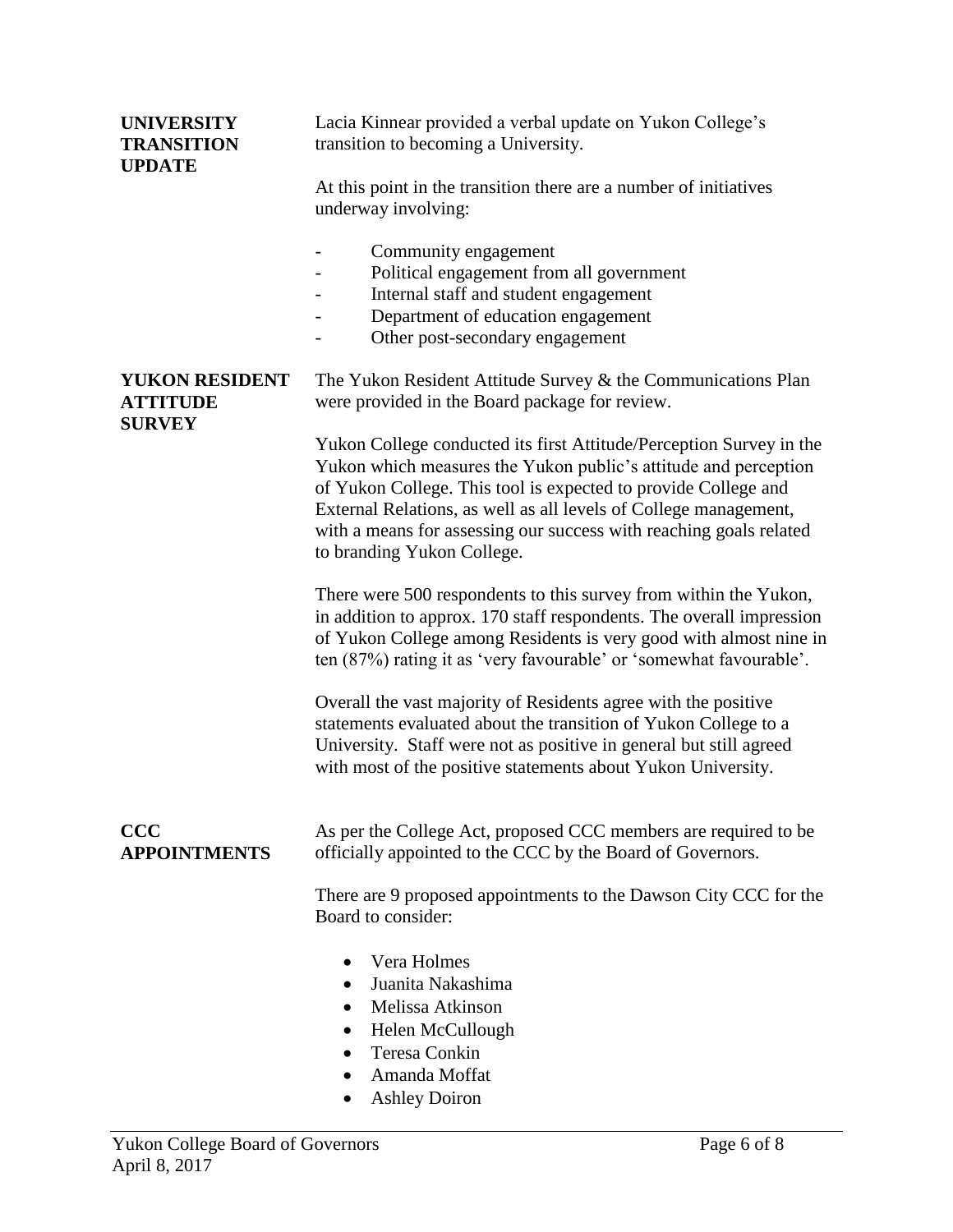|                                                                | <b>Rommel Verdeflor</b><br><b>Edward Whitehouse</b>                                                                                                                                                                                                                                                                                                                                                                                |
|----------------------------------------------------------------|------------------------------------------------------------------------------------------------------------------------------------------------------------------------------------------------------------------------------------------------------------------------------------------------------------------------------------------------------------------------------------------------------------------------------------|
|                                                                | <b>MOVED by Mary Samolczyck, SECONDED by Julia Salo that</b><br>the Board of Governors appoint Vera Holmes, Juanita<br>Nakashima, Melissa Atkinson, Helen McCullough, Teresa<br>Conkin, Amanda Moffat, Ashley Doiron, Rommel Verdeflor,<br>and Edward Whitehouse to the Dawson City Community<br><b>Campus Committee. CARRIED.</b>                                                                                                 |
| <b>STRUCTURE</b><br><b>UPDATE</b>                              | Michale Hale provided an update on the realignment of some<br>divisions that will begin on July 1st. Yukon College will have a new<br>division focused on fostering better engagement and inclusion of the<br>community campuses, developing new business lines, and creating a<br>group that is specifically tasked with a "start up" approach to new<br>programming.                                                             |
|                                                                | An email will be sent out to all staff to ensure that everyone has<br>accurate and consistent information with regards to the change and<br>the whole community knows and understands what is taking place.                                                                                                                                                                                                                        |
| <b>BOARD &amp; BOARD</b><br><b>CHAIR</b><br><b>EVALUATIONS</b> | The survey links to the Board and Board Chair evaluations for<br>2016-17 were provided to the Board of Governors. The Board has<br>been asked to complete these evaluations by April 30th. Results will<br>be compiled and presented for discussion at the June Board meeting.                                                                                                                                                     |
| <b>PRESIDENT</b><br><b>EVALUATION</b>                          | The survey link to the President evaluation for 2016-17 was<br>provided to the Board of Governors. The Board has been asked to<br>complete this evaluation by April 30th. Results will be compiled<br>and presented for discussion at the June Board meeting.                                                                                                                                                                      |
| <b>PLANNING BOARD</b><br><b>RETREAT</b>                        | The Board plans an annual retreat for the fall of each year. In the<br>2017-2018 academic year, the plan is to have a two-day retreat in<br>October.                                                                                                                                                                                                                                                                               |
|                                                                | The focus of the retreat will be continued planning for the university<br>transition. Initial plans include a visit from the President of Wilfred<br>Laurier University, Dr. Max Blouw who will speak on the value of a<br>university in a small city. The second day of the retreat will be<br>focused on governance and legislation and one idea is to have this<br>be a joint session with the Academic Council at the College. |
|                                                                | Discussion included:<br>President Max Blouw from Lethbridge University will                                                                                                                                                                                                                                                                                                                                                        |

attend for a portion of the day (1-2 hours)